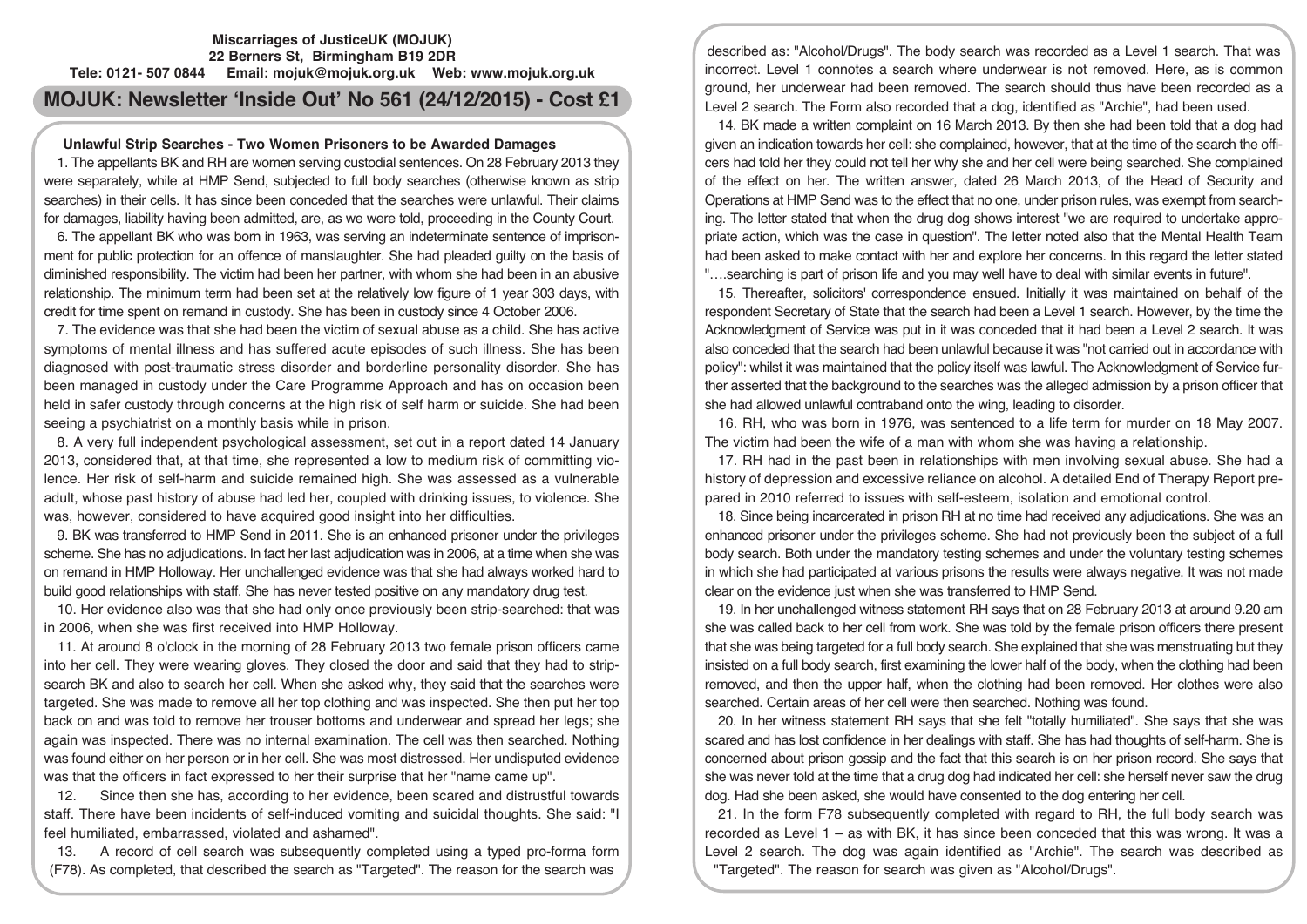22. RH put in a written complaint dated 8 March 2013. She said that she would like an explanation and wanted to be cleared of any wrong-doing on her file. On 13 March 2013 there was a written response to the effect that she had received a targeted search after the drug dog, while carrying out a routine area search, indicated her cell. The answer repeated the error that this had been a Level 1 search. It was also said that prison rules state that all persons may be searched on entry to or within prisons.

23. In due course, after solicitors' correspondence, the like concessions were made on behalf of the respondent with regard to RH as had been made with regard to BK.

#### **Uddin & Ors, R. v [2015] EWCA Crim 1918 (11 December 2015)**

1. The seven appeals and two applications before us in this case challenge anti-social behaviour orders (ASBOs) imposed on the appellants and applicants on 23 January 2015 at the Central Criminal Court. They had come before the Court in respect of two incidents of public disorder, as a result of which they were sentenced to terms of imprisonment on 20 June 2014. Five of the seven appellants received terms of 29 weeks' custody. Mr Mohammed Alamgir was sentenced to ten months' imprisonment. The seventh appellant, Mr Kamran Khan, was sentenced to a total of 55 weeks' custody. One of the applicants, Mr Mohan Uddin, received a total of 21 months and three weeks' imprisonment. And the other applicant, Mr Moshiur Rahman, was sentenced to a term of 21 weeks' imprisonment. These sentences are not challenged before us: an appeal by Mr Kamran Khan against his sentences was dismissed on 7 November 2014.

3. On 23 January 2015 the court also imposed on all nine men ASBOs for a period of three years. The court had power to do so because, although ASBOs were replaced by criminal conduct orders on 20 October 2014, transitional provisions preserved ASBOs in cases where criminal proceedings began before that date.

4. The appellants are all Sunni Muslims from Luton, and are aged between 26 and 36 years. The offences arose from two incidents in London, and there was CCTV coverage of each. The first was on 10 May 2013 when there was a march from the Regent Park Mosque to the Syrian embassy in Belgravia, where the marchers planned to protest, and so it went down the Edgware Road. Police permission had not been obtained for the march: there was an officer at the mosque, but no police presence was organised for the march. The prosecution contended that the rally was sectarian, demonstrating hostility to Shia beliefs: marchers were said to have carried banners such as (to use the example given by the Judge in his sentencing remarks on 20 June 2014) "Shia's are non-believers and enemies of Islam"; and marchers are said to have chanted correspondingly. A Shia Muslim who was on the Edgware Road remonstrated with a marcher and was abused by Mr Uddin and, in the Judge's expression, "doused with water" by Mr Alamgir. A further disturbance broke out when the march organiser, Mr Anjem Choudary, was being interviewed by a journalist and a man referred to as "Urma" was punched to the ground by Mr Alamgir. He was then hit with a flagstaff by a Mr Mirza Ali and a Mr Jordan Horner, both of whom were defendants at the trial but are not appellants before us. Mr Ali absconded before his trial and was tried, convicted and sentenced in his absence. Mr Horner was convicted of violent disorder and sentenced to two years' custody.

66. Accordingly, the decisions to impose the ASBOs were taken without the prosecution presenting evidence about the appellants' past conduct, including in some but not all cases their past convictions, and, as we infer from the Judge's ruling, without consideration of the personal circumstances of each appellant. Usually a defendant's personal circumstances and

previous behaviour would be highly relevant considerations when making an ASBO. It will rarely have been right for a court to disregard such information in deciding to make an ASBO, and rarer still for it to be irrelevant when determining the terms of an ASBO: as this court explained in the Boness case (cit sup) at para 28, ASBOs "should be tailor-made for the individual offender". The prosecution had, as we have explained, served detailed evidence by way of statements of police officers about each defendant, but those were not relied on and in those circumstances it is not right for us to comment on it. But, for example, as we have said, it was not disputed that some appellants had performed Da'wah for many years without causing offence before the Oxford Street incident: we do not think that it was right to ignore that when ordering the Da'wah prohibition against them.

67. Further, we see nothing about the Edgware Road incident or the Oxford Street incident that justified making the ASBOs without making findings about the part that each defendant played in them: in particular, perhaps, he was involved in planning trouble or reacted when he saw a companion involved in a melee. (As we have said, neither of the two men who start the violence in Oxford Street are appellants before us.) If otherwise we were minded to uphold the ASBOs (wholly or in part), we would have considered the position of each appellant to decide what, if any, prohibition was justified by the risk that he presents. But other conclusions mean that we need not do so.

68. We conclude that the ASBOs against all the appellants should be quashed, and the appeals allowed accordingly.

## **Surge in Prison Disciplinary Hearings 'Feeding Vicious Cycle'** *Alan Travis, Guardian*

The number of punishment hearings held inside prisons has risen by 24% in the past year with almost 160,000 extra days – or 438 years – of imprisonment imposed on inmates, according to a report. The Howard League for Penal Reform says the record 21,629 disciplinary hearings, known as external adjudications, held in prisons in England and Wales in 2014-15 reflects a growing volatility and violence behind bars. "The system of adjudications has bloated beyond its originally intended use, which was to punish incidents of unacceptable behaviour. Indeed, in the most out-of-control prisons it has become a routinely used behaviour management technique," says the report, Punishment in Prison. The hearings, usually presided over by a prison governor, mainly concern disobedience, disrespect or property offences, which penal reformers say tend to increase as prisons lose control under pressure of overcrowding and staff cuts.

A prisoner found guilty at an adjudication of breaking the rules can face a range of punishments, from the loss of "canteen" – when prisoners can buy extra goods – to solitary confinement or the imposition of extra days in jail. The most serious cases, which can involve the imposition of up to 42 additional days, may be referred to an external adjudicator such as a visiting district judge but without any legal representation for the prisoner. Ministry of Justice figures show that the number of these external adjudications has risen by 4,000 or 24% in the past year to 21,629. Nearly half of these external adjudications – 10,119 – led to the imposition of extra days which totalled 159,497 in 2014-15, a 12% increase over the previous year. Additional days postpone the date on which a prisoner can be released on licence but cannot be added on beyond the end of a sentence.

The official figures show that the number of extra days imposed has been particularly high at Aylesbury young offender institution, where 9,428 extra days were imposed last year on an average population of 418. The next highest was at HMP Rochester, Kent, where 8,048 extra days were handed out to an average of 739 prisoners. Nine of the 10 prisons that most frequently imposed extra days as punishment hold young offenders. The report says that the use of this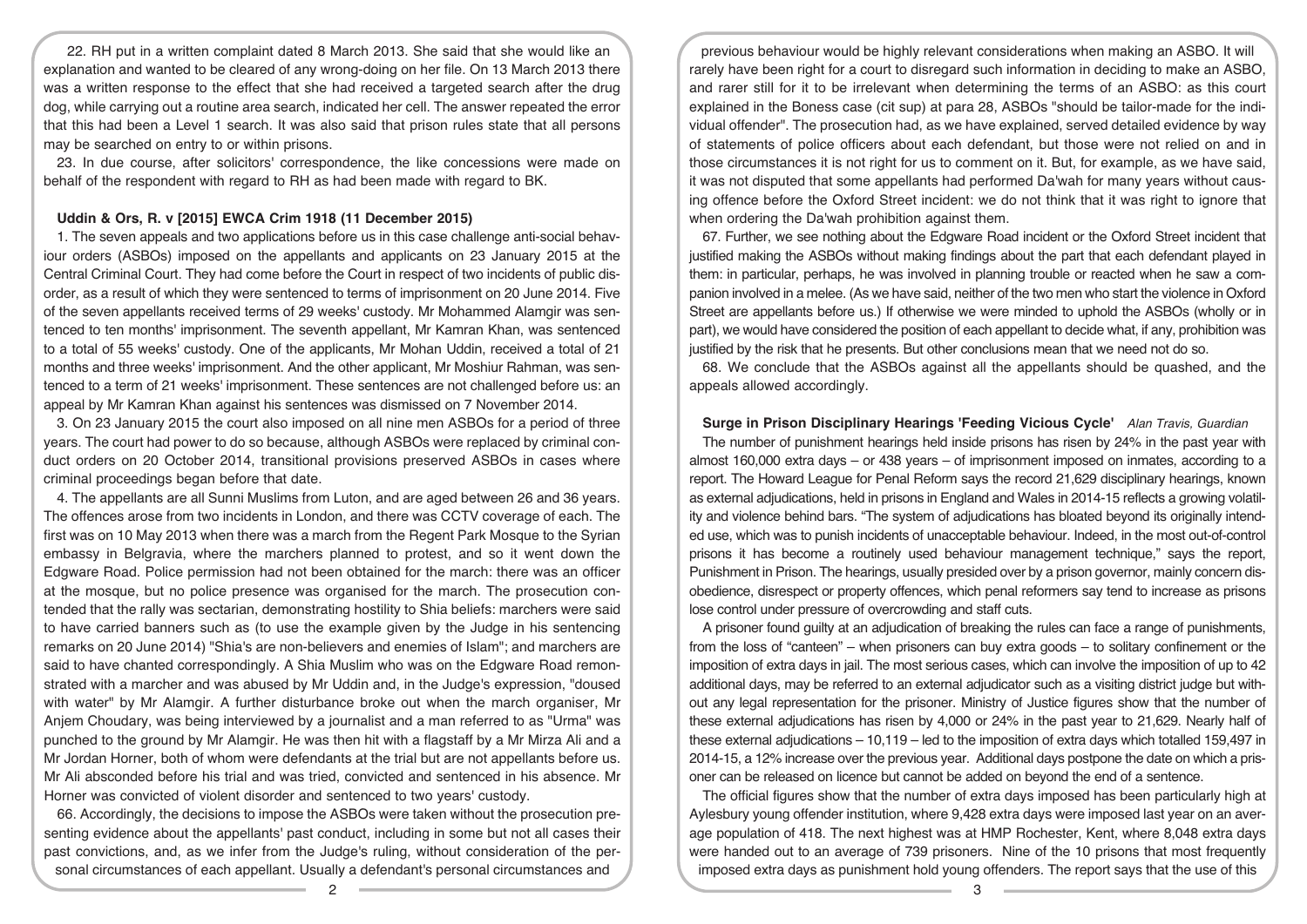form of punishment on children in prison has almost doubled in the past two years, from 1,383 in 2012 to 2,683 in 2014. The report cites the case of one inmate, James, who was given a threeyear prison sentence at the age of 16 for a serious offence. He was difficult and disruptive and had 169 extra days imposed after numerous adjudications for fighting and disobedience. He had been due to be released as a "looked after" child with the full support of social services, but the extra punishment meant he was released as an adult without any support.

The chief executive of the Howard League, Frances Crook, said the system of adjudications had become a monster, imposing fearsome punishments when people misbehave – often as a result of the dreadful conditions they were subjected to. "This bureaucratic, costly and time-consuming system of punishments then further feeds pressure on the prisons, creating a vicious cycle of troubled prisons and troubling prisoners," she said. "The principle of independent adjudication where liberty is at risk is an important one. But prisons have come to rely too heavily on the threat of additional days. The Ministry of Justice should curtail the use of additional days in all but the most serious cases. The overuse of adjudications is not seen as fair, it is not fair, and the imposition of additional days is very expensive and counterproductive."

The system costs between £400,000 and £500,000 a year to run with the cost of the extra days imposed estimated at £15m. The prisons minister, Andrew Selous, said when the figures were released in a parliamentary written answer, that disciplinary procedures were central to the maintenance of a safe, custodial environment. "A range of safeguarding measures are in place to make sure that a prisoner or young person is physically and mentally fit to face an adjudication hearing and any subsequent punishment," he added. "Adjudication outcomes are regularly monitored to make sure that no prisoner or young person is charged or punished for any reason other than their disciplinary behaviour."

**Bite Marks – The Junk Science Continues to Unravel** *Erik Eckholm, New York Times* Steven Mark Chaney, who was freed from prison in October after 28 years, had to fight back tears as he watched forensic dentists argue here, before the Texas Forensic Science Commission, whether bite patterns on the skin of murder, rape and child abuse victims can offer valid clues to the perpetrator's identity. In 1987, he was sentenced to life on murder charges after a dental expert testified that it was virtually certain that his teeth had caused marks on an arm of the victim, a drug dealer who was stabbed to death. This same expert has now repudiated his testimony as unfounded. Mr. Chaney is one of more than a dozen people around the country who have been released or exonerated in cases involving bite-mark testimony that was later debunked.

Now, the Texas commission is seeking to develop guidelines on whether bite-mark comparisons should have any role in the courtroom. Forensic science more broadly is in turmoil as prosecutors, defense lawyers and judges confront evidence that many long-used methods, like handwriting analysis and microscopic hair comparisons, were based more on tradition than science and do not hold up under scrutiny. Even fingerprint and certain kinds of DNA matches are not quite as certain as many once believed, scientists say. But no lingering technique is under stronger attack than the analysis of purported bite marks, a method first thrust into fame in the televised trial of Ted Bundy in 1979.

The Texas agency has won national praise for its examinations of the reliability of all sorts of forensic methods and testimony. Initially it responded to complaints about evidence in individual criminal cases. It has moved on to also evaluate whole fields, like bite-mark matching. "Some aspects of forensic science have never been validated," said Vincent Di Maio, a retired doctor

and medical examiner who has been chairman of the Texas commission since 2012. "That's a problem that had to be addressed, and nobody else was going to do it for us." The commission's recommendations, expected in February, will be the first formal finding by any state or federal agency on the validity of bite-mark evidence, said Chris Fabricant, the director of strategic litigation at the Innocence Project. He added that they might help speed up inquiries into hundreds more convictions around the country as well as discourage dubious testimony in the future.

Mr. Chaney, 59, said he nearly cried at his hearing last month when two of the dental experts, after expressing their apologies to him for a tragic mistake by members of their craft, still argued that bite comparisons can play a useful role in criminal trials. They didn't seem to be considering the cost in human lives," he said. "I'm grateful that people say they're sorry, but that doesn't replace 28 years of my life." Since Mr. Chaney's trial in 1987, studies have shown that dental experts cannot reliably claim that a bite wound was caused by a particular individual. They cannot even consistently agree on whether wounds were caused by bites at all.

Put under rigorous scrutiny, some forensic tools, including comparisons of lead chemistry in bullets and the matching of aural voice prints, have already been largely discarded. The accuracy of many supposed signs of arson, like burn patterns that seemed to be caused by a liquid, has also been disproved. This year, the Federal Bureau of Investigation admitted that examiners at its vaunted crime lab had for decades overstated the reliability of microscopic hair matches. As the ability grows to collect ever more microscopic amounts of DNA, even from door knobs, more of the specimens contain genetic material from several people. Separating such mixtures is difficult, and in some cases, experts now acknowledge, the sample can be matched to a suspect with far less certainty than had been assumed.

A report issued in 2009 by the National Academy of Sciences, "Strengthening Forensic Science in the United States," was a turning point. An expert panel warned of enormous disparities around the country in the quality of crime laboratories and said many methods had not been scientifically validated. While some technologies like DNA analysis and toxicology were rooted in sound laboratory science, the report said, others involving interpretation of "observed patterns" like fingerprints, writing samples, tool marks, tire tracks, footprints, bite marks and hair specimens had never been properly studied. The report called for more research and for a national center to set standards for accreditation and proper use of technologies. That led to the creation in 2014 of a National Commission on Forensic Science, which is charged with advising the federal government on ways of "strengthening the validity and reliability of the forensic sciences" and their uses in the courtroom.

That 2009 report spurred needed research, said Michael J. Saks, an expert on evidence at the Arizona State University School of Law. "But I don't see much impact in the courtroom so far." D. Michael Risinger, an expert on forensics at the Seton Hall College of Law, compared changing the practices of prosecutors, courts and experts to "turning a battleship." Mr. Risinger and others praised the Texas commission for moving quickly to apply changing science to real cases. The agency is, for example, seeking to determine how new concerns about DNA interpretation and hair comparisons should affect past convictions and future trials in the state.

The commission had a rocky start after it was formed in 2005, in reaction to a scandal in the police crime laboratory in Houston involving shoddy DNA testing and false forensic testimony that forced the reappraisal of hundreds of convictions. Painful questions were also being raised about the execution of Cameron Todd Willingham in 2004 for a murder conviction based on arson evidence that had been widely discredited well before he was put to death.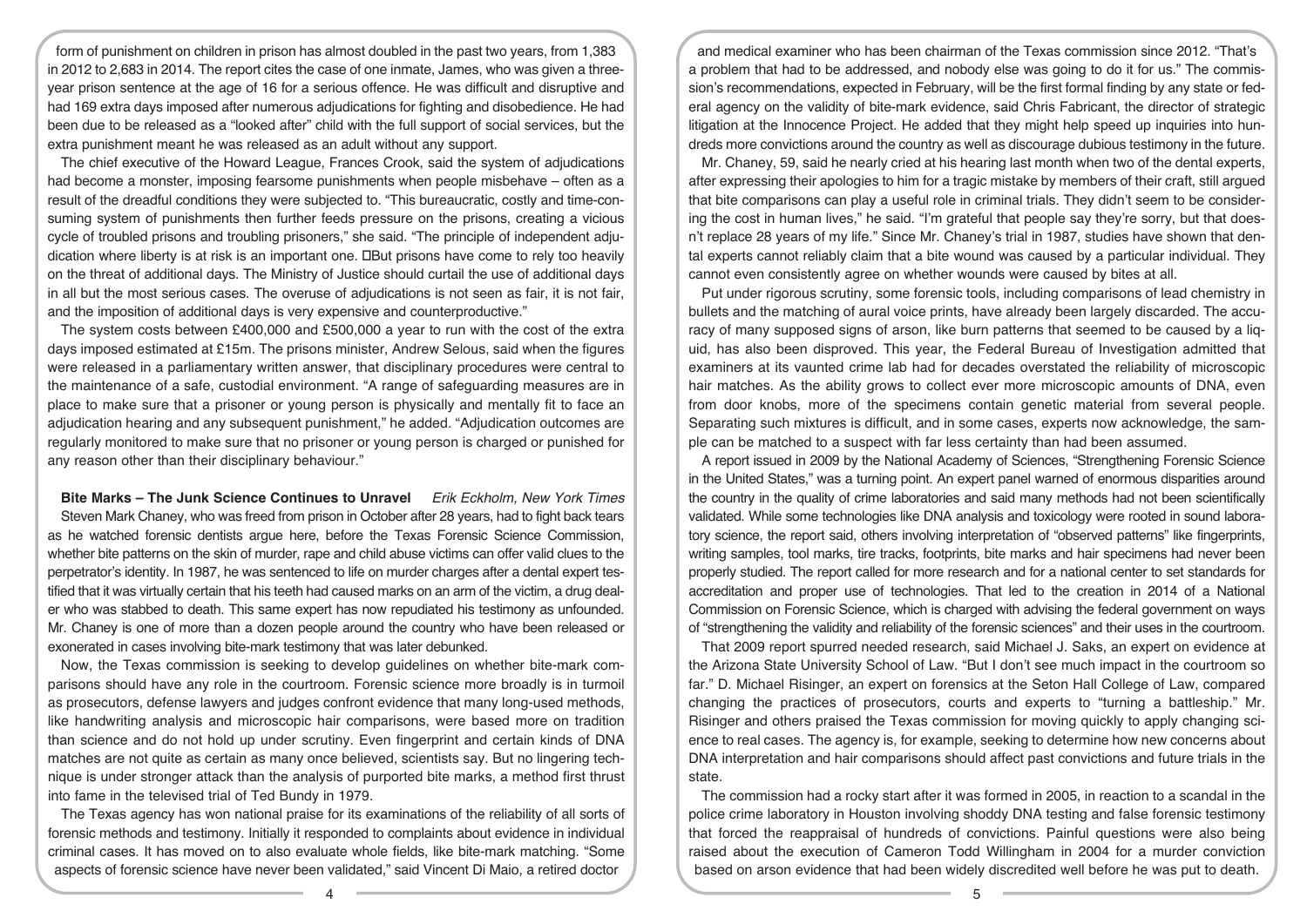The commission started an investigation of the Willingham case, but its work met resistance from state officials in 2009. The governor at that time, Rick Perry, a Republican, replaced three commissioners, interrupting the inquiries. Although the commission issued a report in 2011 calling for more up-to-date training of fire investigators, the state's attorney general ruled that the commission did not have legal authority to rule on evidence offered in cases before 2005.

Since then, however, the commission, composed of seven scientists, a prosecutor and a defense lawyer, has won bipartisan praise. "We're a hard-core law-and-order state, but we think you should convict people who are guilty and not innocent," Dr. Di Maio said. He added that he had seen no evidence of political pressure in his years as commission chairman. Within Texas, the commission has so far identified about three dozen cases that used bitemark evidence, said Lynn R. Garcia, the body's general counsel. Once the commission recommends guidelines, any cases that relied heavily on testimony considered invalid under the forthcoming report may be reopened. Even without official guidelines, a number of prisoners who were convicted of murder and rape based on bite-mark testimony have been exonerated by DNA tests or, like Mr. Chaney, were able to convince a court that the evidence was bogus.

In January, the Mississippi Supreme Court is to decide whether to reverse the conviction of Eddie Lee Howard Jr., who has been on death row for more than two decades. He was convicted in the murder and rape of an 84-year-old woman largely because of testimony of a forensic dentist whose claims that he could detect and identify the source of faint bite marks have been widely condemned by his colleagues in the field. In the Texas commission hearing last month, Dr. David R. Senn of the University of Texas Health Science Center at San Antonio argued that bite-mark evidence could still play a valuable if limited role in some cases by, for example, pointing toward which of a few obvious suspects was likely to be the offender, or excluding other suspects. But commission members also heard from researchers who showed that because of the malleability of human skin, the same teeth leave different marking patters with each bite. Other researchers presented a study in which leading forensic dentists viewed photographs of skin wounds and in most cases could not agree on whether the marks were even caused by a bite. Mr. Chaney's presence at the hearing, in a small state office, was a reminder of the stakes.

The prosecutor and a judge agreed to set him free after the Innocence Project and Dallas public defenders petitioned on his behalf. But the decision to drop charges must be affirmed by an appeals court in the coming months. After the session, Mr. Chaney said that he had been eligible for parole after 20 years, but was denied it because he refused to admit guilt. He described his torment as his grandparents, his oldest stepson and his oldest grandson (a car crash victim) all died during his incarceration, while he was not allowed to attend the funerals. But his wife stood by him, Mr. Chaney said, and gave him a home to go back to. "It's amazing," he said. "I'm a blessed man in that regard."

# **'Cardiff Newsagent Three' Report: No Perjury.**

Newsagent Phillip Saunders was murdered in 1987. Innocent men, the Cardiff Newsagent Three, spent eleven years in jail, but the long-awaited South Wales Police report into the case says there is insufficient evidence to charge any of the original trial witnesses with perjury, Wales Online reports this week. Michael O'Brien, Darren Hall and Ellis Sherwood had their convictions quashed in 2000 after doubt was cast on the truth of the testimony of Stuart Lewis. DI Lewis had claimed to have overheard a shouted confession from O'Brien and Sherwood in Canton Police Station cells.

"I remain disappointed that Stuart Lewis was not charged, but believe overall that this is a fair report," commented Michael O'Brien. "A lot of positive changes have been made by the police so that what happened in our case should never happen again. I now want to put what happened behind me and move on in my life. Obviously I would like to see whoever was responsible for the murder of Phillip Saunders brought to justice." "As a result of forensic advances, South Wales Police recently decided to revisit the murder of Phillip Saunders, to look in particular at whether DNA or other new opportunities exist," Detective Chief Superintendent Lorraine Davies said. "Since the murder of Phillip Saunders 28 years ago, a number of investigations have taken place but despite this we still believe there could be someone who has vital information."

# **Is There Really any Difference Between a Terrorist and an Ordinary Criminal?**

*Robert Fisk, Independent:* 'Criminals' are our chaps, while 'terrorists' are dark-skinned Muslims. Cops and reporters have a lot in common. Both are students of human folly. They have an osmotic-parasitic relationship. And so I suppose it's only natural that they should fall into lockstep over crime. Over the past few years, I've discovered that there is crime pure and simple (gangland crime, killing by gun-crazed students or anti-abortionists, Mafia hit squads), and "terrorist crime", for which the guilty parties must qualify by being politically angry, adherents – directly inspired or otherwise – to a religious deviation and usually evil, messianic, sadistic, sick, medieval members of a "death cult". The latter, needless to say, includes "homegrown radicals" who slaughter people of any religion because of the West's adventures in the Middle East. In reality, this means that "ordinary" crime – the mass killing of Westerners by Westerners for money, greed, personal revenge or a drug-related desire to kill fellow humans – is treated as somehow normal. But "terrorist" crime almost always indicates that Muslims are held responsible. In other words, criminals are our chaps, while terrorists are dark-skinned Muslims who hate our values, want to chop off our heads and are obviously crazy.

We saw the wobbly nature of this nonsense immediately after the killing of 14 innocent Americans in California. At first, the US cops said they did not know if this was a "terroristrelated" (sic) crime. They called it a mass shooting. We were told on several channels that the murders were the result of a dispute – the gunman had supposedly been angered by insults from one of the 14 victims. But then he turned out to have a Muslim name and, along with his wife, kept a whole armoury at home and had apparently pledged "allegiance" to Isis. The mass shooting then became "an act of terror". To further confuse this new definition, however, the cops said that they did not believe the couple had any direct contact with Isis, despite the group's claim of responsibility. Then it turned out that the couple had been "radicalised" – something the Mafia don't undergo – years before the slaughter.

In the London tube station stabbing a week ago, the semantics became equally confused. At first, the police were "investigating a stabbing" at Leytonstone; but after a videotape soundtrack recorded a man shouting: "This is for Syria", and a civilian shouting back: "You ain't no Muslim, bruv" – the cops declared it "a terrorist incident". Dave Cameron made much of the "You ain't no Muslim, bruv" quote. A man has since been charged with attempted murder.

Yet all this is a bit odd. Back in the 1980s, when the British Army and the IRA were fighting to the death in Northern Ireland, the UK government was desperate to label the IRA as criminals, vicious criminals, desperate criminals, even terrorist criminals, but above all common criminals who must be made amenable to the law and sentenced to many years in prison, whatever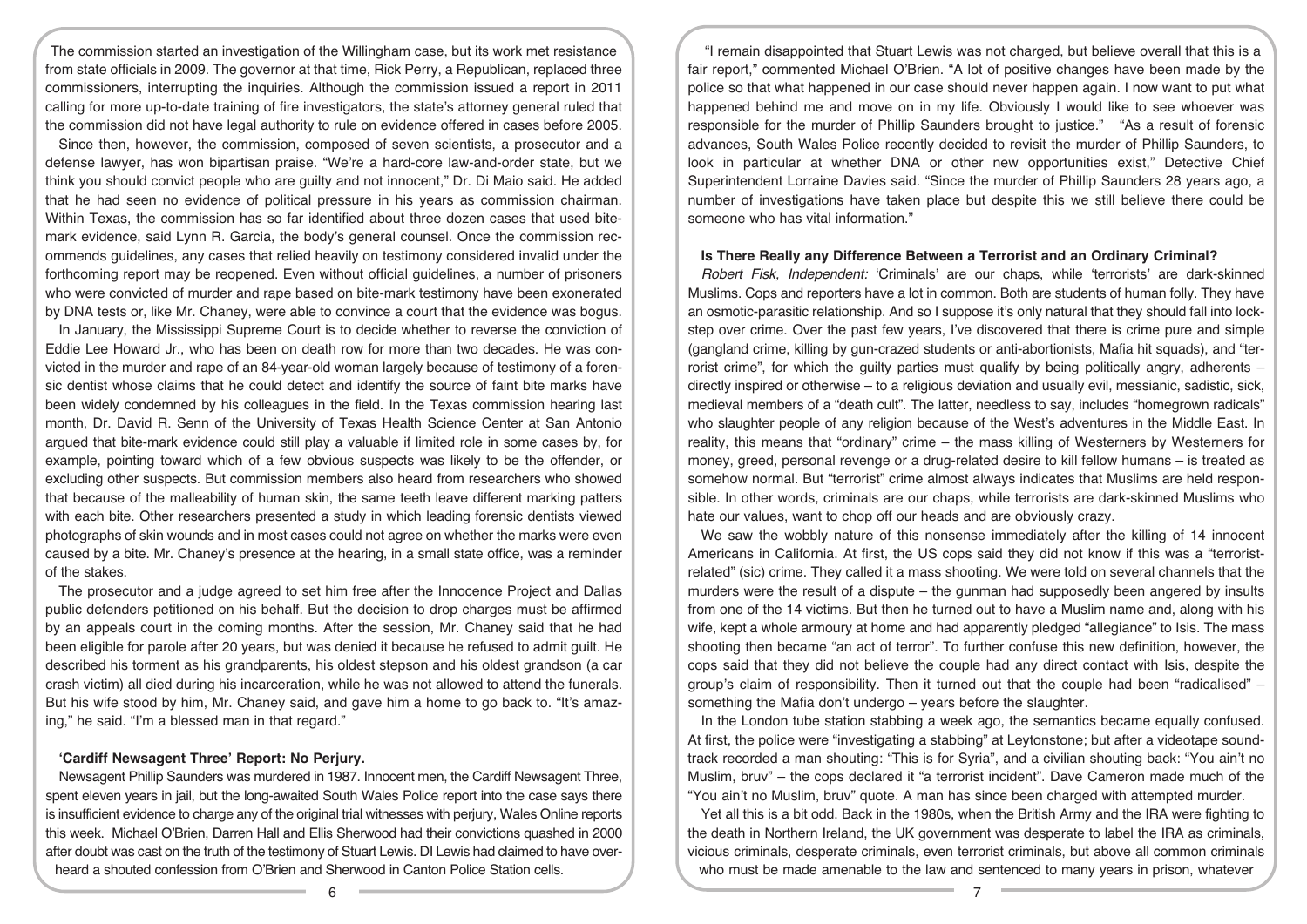the reason for their violent campaign. Then the IRA decided they wanted to be called "political prisoners" – the polite version of "terrorists" – because they wanted their murders, robberies and intimidation to be seen as "political crimes" outside the herd of mafiosi, contract killers, rapists and sadists that inhabit all societies, including that of Northern Ireland. So enthusiastic were the IRA to claim "political" status that they went on hunger strike. Ten died under Mrs Thatcher's cold gaze. But then the UK government gave way on almost all the IRA's demands. IRA inmates became "politicals" and emerged from captivity when "peace" was declared – while the commonor-garden crooks and murderers of Northern Ireland remained at Her Majesty's pleasure.

So does it pay to be a "terrorist" or an ordinary criminal? I suppose it depends how much your life is worth. For the British Isis fighters Reyaad Khan and Ruhul Amin, killed in a UK drone strike, being classified as a terrorist proved lethal. Their deaths – for which read executions – were, according to Dave, "necessary and proportionate to the individual (sic) selfdefence of the UK". They had been planning attacks in Britain. In other words, Dave would not have directed a drone to annihilate a school murderer from Leicester or a hit man from the East End of London – even if they were planning a further killing. Messers Khan and Amin had to be far away and working for Isis to qualify for a drone attack. Then Dave and our military lads and lasses sentenced them to capital punishment.

Yet the criminal/terrorist dichotomy stretches even further. The latest claim by Syrian opponents of Bashar al-Assad – that Assad is a far greater "terrorist" than Isis because he has killed more people than the Islamist group (six times as many, according to Channel  $4$ ) – suggests that the sheer number of dead men, women and children who have died at your hands determines whether you are a criminal or a terrorist. Or perhaps it means that a "terrorist" group with more moderate aspirations in killing – presumably, in this case,  $\text{Isis}$  – is less horrid than a terrorist group with even more notches on the barrels of its guns.

But hold on a minute. If we take the example of Assad's opponents to its logical conclusion, we have to concede that Messrs Bush and Blair – through the illegal invasion of Iraq in 2003 – were responsible for the destruction of far more innocent lives than Isis and Assad put together. So do Blair and Bush qualify as super-terrorists? Or just criminals, albeit "war" criminals who might theoretically qualify for The Hague international court, but who are absolutely safe from drone attacks and will never, ever, be called "terrorists"?

# **The Right to a Court: Article 6 Of the Human Rights Convention** Lord Sumption

Article 6 of the European Convention on Human Rights provides that "in the determination of his civil rights and obligations, or of any criminal charge against him, everyone is entitled to a fair and public hearing within a reasonable time by an independent and impartial tribunal established by law." Article 6 is an important part of the Convention. For quite a number of years, it has been the most fertile source of petitions to the European Court of Human Rights, and has accounted for the largest number of violations. Last year, just over a quarter of all violations found by the Court were violations of Article 6. The principal offenders were Turkey and the countries of the old communist block, notably Russia and Romania. The United Kingdom is well down the list of offenders and did not feature at all in that year. But it has had its own collisions with Article 6. Since 1975 there have been according to my computation 79 cases in which the Strasbourg Court has found violations of Article 6 by the United Kingdom, more than any other article. In addition, since the Human Rights Act came into force in 2000, the United Kingdom courts have on five occasions made declarations of incompatibility based on Article 6. During the same

period, the House of Lords or the Supreme Court have on three occasions declared aspects of Scottish criminal procedure to be incompatible with Article 6.

Numbers of course do not tell the whole story. In addition to cases in which the United Kingdom has been found to have violated Article 6, there has been a fair number of cases since 2000 in which a violation of the article has only been avoided by reading down legislation under section 3 of the Human Rights Act, or by quashing subordinate legislation or other executive acts. More generally, Article 6 has had a significant influence on criminal procedure and on new legislation, notably in the fields of criminal sentencing and penal policy and in the creation of fresh avenues of review of administrative decisions. So I think that we may take it that although our violations of Article 6 are neither as frequent nor as serious as those of Russia, Romania or Turkey, the article raises significant issues for all three jurisdictions of the United Kingdom.

I want to focus this evening on one particular aspect of Article 6, namely what has been called the "right to a court". This is the right, which has been held to be implicit in Article 6, not just to have legal proceedings fairly conducted but to bring legal proceedings at all, without having to confront some legal, administrative or practical obstacle. The "right to a court" admittedly accounts for only a small proportion of the cases in which the Strasbourg Court has found violations of Article 6. In the case of the United Kingdom it accounts for just five of the UK's 79 violations. But the principle has a broader significance which I think warrants the attention that I propose to give it. This is because it provides an interesting, and I think revealing case-study of the way in which the jurisprudence European Court of Human Rights tends to expand the scope of the Convention.

The origin of the "right to a court" is the decision of the Strasbourg court in Golder v United Kingdom (1979-80) 1 EHRR 524. The facts were simple enough. Mr Golder was a prisoner serving a fifteen-year sentence for robbery with violence at Parkhurst Prison in the Isle of Wight. A prison officer had written an entry in his prison record alleging that he had participated in a serious riot. As a result, he had suffered two weeks in solitary confinement and was at risk of being refused parole at the end of his sentence. He denied that he had had anything to do with the riot, and proposed to instruct a solicitor to sue the prison officer for libel. But under Rule 33 of the Prison Regulations as they then stood, a prisoner was not allowed to communicate with any outsider in connection with any legal business without the permission of the Home Secretary, which in this instance was refused. So in 1970, Mr Golder petitioned the Strasbourg court.

Mr Golder's petition worked its way through the Strasbourg process at a critical stage in its history. The Strasbourg Court had very little business in the early 1970s. People were not as conscious of the Convention as they later became. The Court's jurisdiction to hear individual petitions was limited to states that had opted to allow them. The United Kingdom had only recently exercised that option, and many states had still not done so. The decision to allow individual petitions from the United Kingdom had been made by the Labour Government in 1966. They made it partly because they believed that it would make little difference. They assumed that the Strasbourg institutions could be expected to respect the limits of what the convention states had actually agreed. By the early 1970s, however, with a Conservative government in power, the picture had begun to look very different. Under the procedure which then obtained, petitions were dealt with in the first instance by the European Commission on Human Rights. They did not reach the Court unless the Commission or a Convention state referred them. In the view of the UK Government, the Commission had shown a distressing tendency to expand the scope of the Convention by implying additional rights into it which had not been agreed by the Convention states. An important milestone was passed in October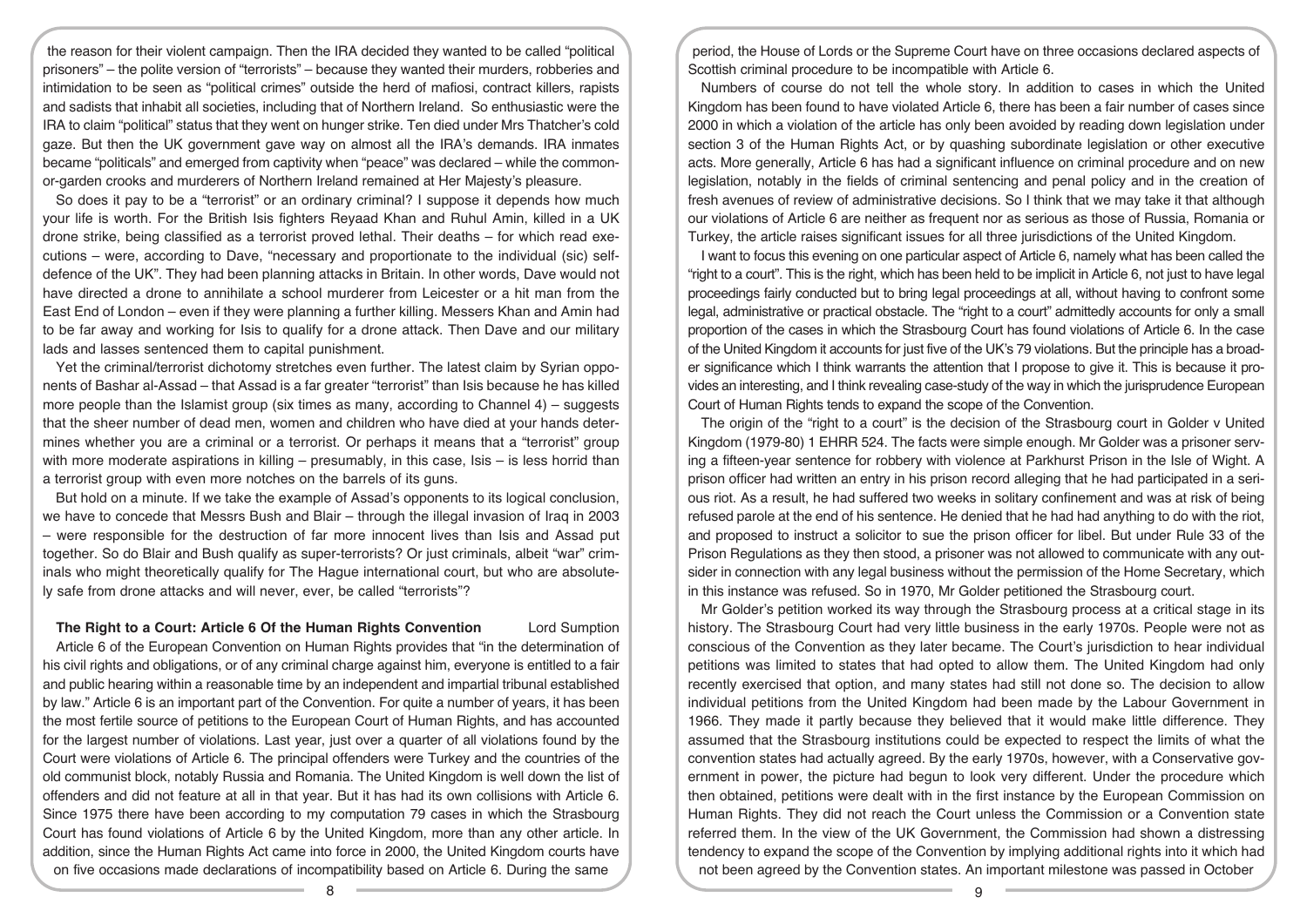1970, when the Commission ruled that 243 applications by East African Asians who had been refused a right of entry into the UK were admissible on the ground that Article 3, which prohibits inhuman or degrading treatment, was capable of applying to acts of racial discrimination. Lord Lester of Herne Hill, who as Anthony Lester QC who was counsel for the applicants, is on record as saying that he doubted whether the Court would have been so bold.

In March 1971, six months after the admissibility decision in the East African Asians case, the Commission declared Mr Golder's complaint to be admissible, and in their report on the merits in June 1973, they upheld it. They held that the right to a fair trial implied a right to a trial. It was therefore violated by any administrative measure which restricted a person's right to instruct a solicitor. The British government referred the case to the Court. They were not particularly concerned about the particular position of Mr Golder. The Parole Board had not in fact been told about the prison officer's accusation, and he had been released without difficulty more than a year before the Commission reported. The government was much more concerned about the Commission's propensity to add implied rights to the Convention. They wanted to treat Mr Golder's case as a test case on the general approach to the construction of the Convention. Thus it was that Mr Golder found himself in Strasbourg up against the combined learning of two former legal advisers to the Foreign Office, Professor Sir Francis Vallat KCMG, QC, and Sir William Dale KCMG, and Mr Gordon Slynn QC, the future Lord Slynn of Hadley.

The argument of these great luminaries was that the Convention was not designed to protect all human rights. It was intended to protect only those particular rights upon which the parties to the original Convention had been able to agree when it was drafted in 1950. There was therefore, in their submission, no justification for extending the scope of the Convention any further than its language warranted. The Foreign Office obviously shared Mr Lester's view that they would get a more cautious approach from the court than from the Commission. As it turned out, they were both wrong. The Court adopted the Commission's line, and Golder became one of the leading cases on the teleological approach to the application of the Convention.

The Court held that there was a right to put a civil dispute before a court, and not just a right to have it tried fairly when it got there. Their reasoning was based on the rule of law. They began by drawing attention to Article 31 of the Vienna Convention on the Interpretation of Treaties, which authorises resort to general principles of law recognised by civilised countries as an aid to interpretation. The rule of law was such a principle. Starting from this position, they reasoned as follows: Article 6, by requiring civil disputes to be determined at a fair and public hearing before a independent and impartial tribunal, was designed to give effect to the rule of law - the rule of law also required a right of access to the courts – therefore Article 6 must also be taken to require a right of access to a court. They reinforced this conclusion by a reductio ad absurdam. If there was no right to a court, the right to a fair and public hearing before an impartial and independent tribunal was not worth much. A state would always be able to "do away with its courts, or take away their jurisdiction to determine certain classes of civil actions and entrust it to organs dependent on the Government."

There were three dissenting judgments. The longest and most acrimonious of them came from the British judge, Sir Gerald Fitzmaurice, a notable international lawyer and himself a former Legal Adviser to the Foreign Office, who had worked on the drafting of the Convention while it was being negotiated. His dissent is worth studying, because it goes to the heart of the difference between the supporters and the opponents of the Strasbourg's court's expansive approach to the Convention. The difference between the Commission and the UK Government, he observed, was not really about the meaning of the Convention at all. The rival arguments rep-

resented different juridical frames of mind. The UK Government submitted that Article 1 bound the state parties to give effect to the rights "defined" in the following articles, and no right to a court was defined in Article 6. The argument of the Commission, on the other hand, "amounted to this, - that it is inconceivable, or at least inadmissible, that a convention on human rights should fail in some form or other to provide for a right of access to the courts: therefore it must be presumed to do so if such an inference is at all possible from any of its terms."

This approach, he said, might be legitimate from a legislator, but not from a court of interpretation. There was, he said, "a considerable difference between the case of "law-giver's law" edicted in the exercise of sovereign power, and law based on convention, itself the outcome of a process of agreement, and limited to what has been agreed, or can properly be assumed to have been agreed. Far greater interpretational restraint is requisite in the latter case, in which, accordingly, the convention should not be construed as providing for more than it contains, or than is necessarily to be inferred from what it contains."

The Court's approach, according to FitzMaurice, was "typical of the cry of the judicial legislator all down the ages - a cry which, whatever justification it may have on the internal or national plane, has little or none in the domain of the inter-State treaty or convention based on agreement and governed by that essential fact... The point is that it is for the States upon whose consent the Convention rests, and from which consent alone it derives its obligatory force, to close the gap or put the defect right by an amendment, - not for a judicial tribunal to substitute itself for the convention-makers, to do their work for them."

Whether or not one agrees with Sir Gerald FitzMaurice's interpretation of Article 6, it seems to me that he put his finger on the real difference between the two sides of the argument. He also correctly identified the wider significance of the majority's judgment. The decision in Golder marked, at an early stage of the Court's history, its adoption of an approach to the interpretation of Convention which was radically different from the approach of international tribunals to the interpretation of treaties generally. Instead of seeking to ascertain the intentions of the contracting parties from the language, the travaux and other recognised aids to interpretation, the articles of the Convention were in effect to be treated as a body of legal principle capable of autonomous legal development in accordance with the values which its provisions might be said to represent. This is essentially a process of extrapolation rather than interpretation. It is more like the way that the common law develops autonomously into new areas. The expression "living instrument" was not coined until three years later. But the concept was adopted in Golder well before the phrase was devised in Tyrer v United Kingdom (1979-80) 2 EHRR 1.

The potential for expanding the scope of the Convention into new areas was at least one reason for the exponential growth of the Strasbourg Court's business, which began in the late 1970s. Golder was the first judgment of the Court to which Sir Gerald Fitzmaurice was party. He became a persistent critic of the Court, and dissented in most of the eleven cases on which he sat in his time as one of its judges.

Personally, I have no difficulty with the actual result in Golder. I think that it is implicit in a rule that civil rights and obligations will be determined at a fair and public hearing before an independent and impartial tribunal, that a litigant will be allowed access to that tribunal in order to determine his claim. The proposition seems to me to be no more radical than the corresponding common law rule which the courts have repeatedly recognised over the past half-century. As early as the 1760s, Blackstone wrote in his Commentaries in the 1760s (4th ed., 1876, 111): "A… right of every [man] is that of applying to the courts of justice for redress of injuries. Since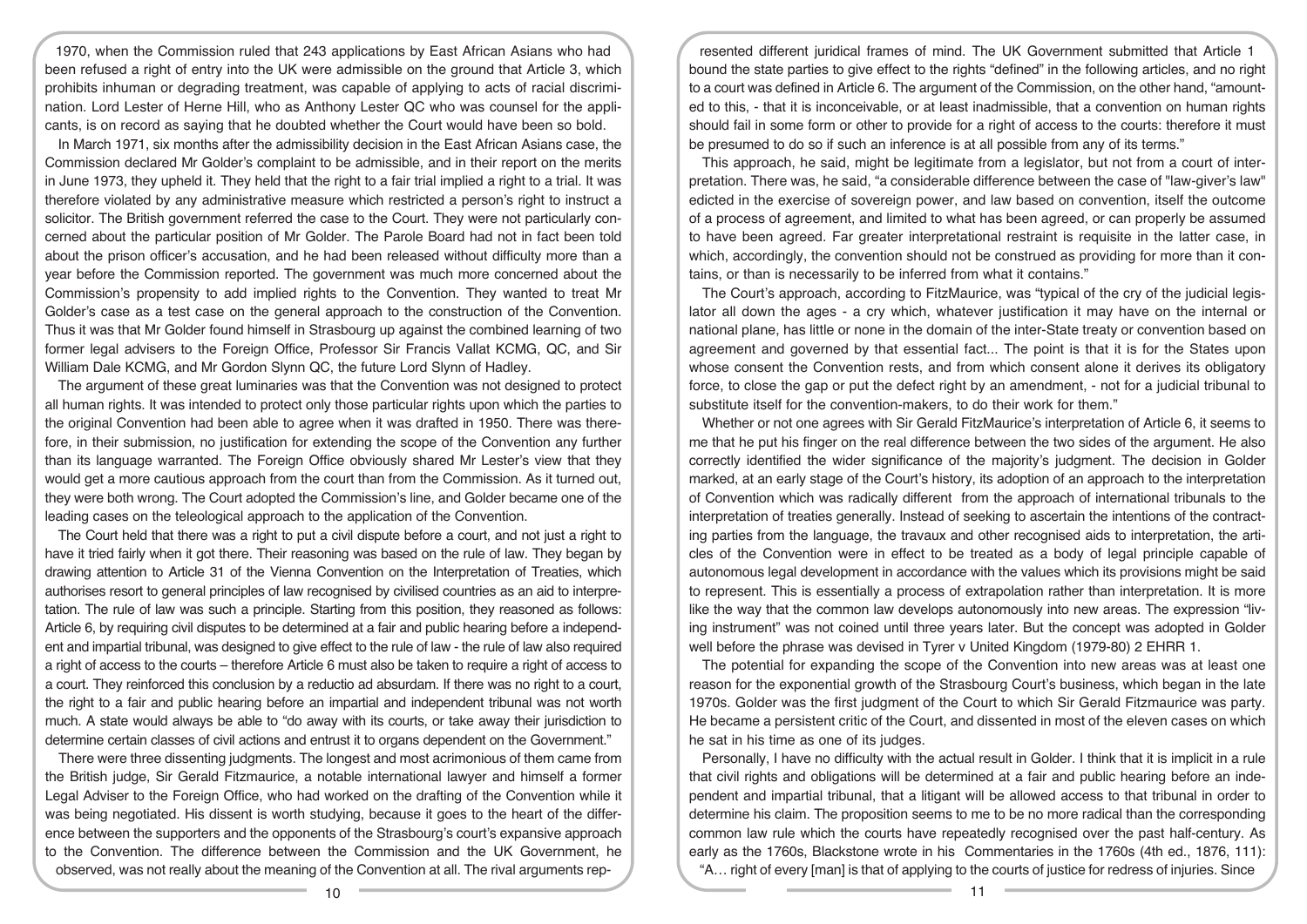the law is in England the supreme arbiter of every man's life, liberty and property, courts of justice must at all times be open to the subject and the law be duly administered therein." Indeed, the French text of Article 6 comes very close to saying this in terms.

The problem about Golder lies not in the result, which is unexceptionable, but in the reasoning. In basing its judgment mainly on the rule of law, the Court the Strasbourg court raised a major question which it left unanswered, namely what does the rule of law require in this context. Golder was a very simple case. If the officer's report about Mr Golder was untrue, as Mr Golder alleged, then he had a good cause of action for libel. It was common ground that the English courts would have received and determined his action whether or not his instructions to his solicitor had been communicated in breach of the Prison Regulations. So the real effect of the Prison Regulations was to confer a discretionary administrative power on the Home Secretary to obstruct the exercise of a legal right, by preventing Mr Golder from invoking the courts' jurisdiction. Moreover, in this instance, the power had been exercised so as to prevent Mr Golder from suing an employee of the Prison Service itself. I do not have the slightest difficulty in regarding that as an interference with Mr Golder's right to a fair hearing. Equally, once one accepts that there may be a right not to be obstructed from accessing the court, it is a short step to holding that in some cases the state may be obliged to provide positive assistance, for example by way of legal aid, in a case where without it a litigant will be unable to exercise his rights. This was the step which the Strasbourg court took in 1979 in Airey v Ireland (1979-80) 2 EHRR 305.

The principle accepted in Golder and again in Airey has, however, been treated as decisive of many cases in which the petitioner's problem did not arise from any difficulty in accessing the court, but from the rules of law which fell to be applied when he got there. This can happen in a number of ways. The courts may lack jurisdiction under their own law. Or there may be a procedural bar, such as the expiry of a limitation period or the certification of the Claimant as a mental patient or a vexatious litigant. Or the Claimant may simply have no legal right to assert under the domestic law. These are all examples of legal rules which, without preventing access to a court, may prevent a civil claim from succeeding. Such rules are law, and on the face of it the rule of law would appear to require that effect should be given to them. On that footing, there is only one basis on which Article 6 could be relevant. That is that the article is not just concerned with removing obstacles in the way of a litigant seeking to enforce his legal rights. It also determines what limits may properly be placed upon the scope of those right. It therefore has potential implications for the substantive law of a Convention state.

One answer to these questions might have been that Article 6 is not about content of the domestic law of Convention states governing liability. It is only about procedure. When the Duke of Westminster complained, in James v United Kingdom (1986) 8 EHRR 123, that that the Leasehold Reform Act 1967 allowed his qualifying leaseholders to compulsorily purchase his freeholds without providing any grounds on which he could object before a court, he was met with the answer (para. 81) that Article 6 "does not in itself guarantee any particular content for (civil) rights and obligations in the substantive law of the Contracting States." In Fayed v United Kingdom (1994) 18 EHRR 393, the Court expanded this statement. "The Court," it said, "may not create through the interpretation of Article 6  $\S$  1 a substantive right which has no legal basis in the State concerned." These formulae have been repeated time and again in the subsequent case-law of the Strasbourg Court. But, as so often in Strasbourg, these forthright statements do not quite mean what they seem to say. Article 6 has been the vehicle for some quite striking incursions into the content of domestic law.

The two landmark cases were Ashingdane v United Kingdom (1985) 7 EHRR 528 and Fayed v United Kingdom (1994) 18 EHRR 393 In both of these cases, petitions based

on Article 6 failed, but the reasoning considerably extended the scope of the article to cover the content of the domestic rules of law.

Ashingdane arose out of Mental Health Act 1959, which conferred extensive powers to commit mental patients to hospitals. Section 141 of the Act provided that no one should be civilly liable for anything done pursuant to the Act unless it was done in bad faith or negligently. Mr Ashingdane had been detained under the Act in Broadmoor Hospital on the ground that he was a dangerous schizophrenic. After a certain amount of time, it was decided that he could safely be transferred to a less secure establishment. But he remained in Broadmoor because no other psychiatric hospital could be found to accept him. He sued the Department of Health for breach of statutory duty in failing to transfer him, but found his action barred by section 141. On its face, here was a statutory rule that determined the content of Mr Ashingdane's civil rights against the health authorities. In the absence of bad faith or negligence he had no claim against them under English law. The Court of Appeal struck out the claim. They held that the alleged breach of statutory duty was not based on either bad faith or absence of reasonable care, and that was the end of the matter. The Strasbourg Court accepted that Mr Ashingdane had been able to go before the courts, even if the outcome was that his action failed. But that, they said, was not the end of the matter. "It must still be established that the degree of access afforded under the national legislation was sufficient to secure the individual's 'right to a court', having regard to the rule of law in a democratic society" (para. 57). That required the court to decide whether section 141 pursued a legitimate objective and to apply a proportionality test. In particular the court had to be satisfied that the statute did not impair the essence of Mr Ashingdane's rights. As it happened, section 141 was held to be both legitimate in principle and proportionate as applied to Mr Ashingdane. By inference the Strasbourg court must also have thought that it did not impair the essence of his right. But the startling result of the Court's reasoning was that Mr Ashingdane's right to a court was said to have been interfered with simply because under the law of England he had no cause of action. Moreover, because the proportionality of applying section 141 had to be decided in the light of the particular impact that that would have on Mr Ashingdane, the Strasbourg Court appeared to be saying that rules of substantive law which applied to particular categories of person had to be applied on a discretionary basis.

Nearly a decade later, the Strasbourg Court had to deal with the case of Fayed v United Kingdom (1994) 18 EHRR 393. Mr Mohammed Fayed is a notable friend of the legal profession who needs no introduction to this audience. Inspectors appointed under the Companies Acts had published a report in which they made serious criticisms of his honesty. His complaint was that he could not sue them successfully for libel because they were entitled to qualified privilege. Of course, Mr Fayed had not been deprived of access to the court, any more than Mr Ashingdane had. His problem was that since the facts did not warrant a plea of malice, his claim was bound to fail. Now qualified privilege is a rule of substantive law. Where it applies, it is a defence to liability. But the Strasbourg Court declined to decide what sort of rule it was. They held that whether it was a procedural bar or a rule of substantive law, Article 6 required it to be reviewed for legitimacy and proportionality. They must therefore have thought that by allowing a defence of privilege to a libel Claimant, English law was restricting Mr Fayed's right to a court in a manner which needed to be justified. Their reason for taking this view seems to have been that they regarded a defence such as qualified privilege, which is available only to certain categories of Defendant, as a personal immunity. Thus they took the reductio as absurdam of the Court in Golder, and expanded it (para. 65) to say that it would be inconsistent with the rule of law if the state were to "confer immunities from civil liability on large groups or categories of persons."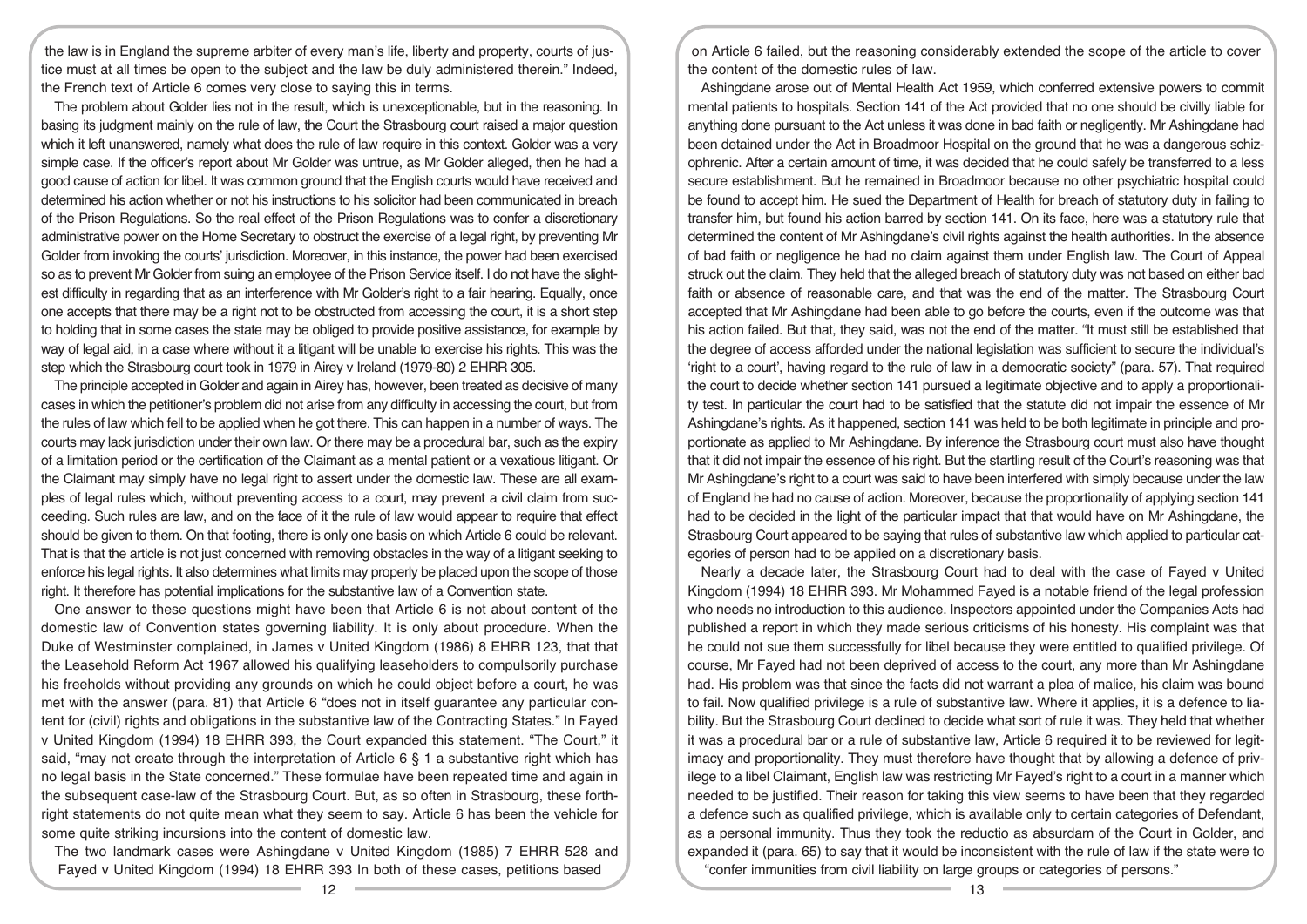This seems most surprising. Before one can regard a rule of law as conferring an immunity on some one, one has to be satisfied that it relieves him of a liability that he would otherwise have been under. What liabilities he would otherwise have been under must depend not just on the elements of legal liability but on the availability of any legal defences. The approach of the Strasbourg Court in Fayed seems to have been that a defence such as qualified privilege, which was available only to some categories of persons, must for that reason alone be regarded as an immunity. But as a general statement, that simply cannot be right. Whether a defence amounts to an immunity must depend, surely, on the reason why the defence exists. Very few legal liabilities are unqualified. Most qualifications reflect some reservation about the kind of activities which ought to give rise to liability. The defence of qualified privilege is broadly speaking available in cases where the law regards the activity in which the Defendant was engaged as giving rise to a duty in whose performance there is a public interest, and which may require them to say unkind things about other people, provided that they do so without malice. There is a world of difference between a defence of this kind and an immunity based on status. If Article 6 can nullify a defence in this way, it is in effect turning a qualified liability into an unqualified one. This is in reality to create through the interpretation of Article 6 a substantive right which has no basis in the law of the State concerned, precisely the exercise which the Court in Fayed acknowledged to be illegitimate.

The muddle which the Strasbourg Court got into on this question was cruelly exposed by its decision in Osman v United Kingdom (2000) 29 EHRR 245. Mr Osman had been killed by a man who was subsequently convicted of manslaughter by reason of diminished responsibility. His widow and son sued the police for negligence in failing to act on evidence of the killer's aberrant behaviour in the period before he struck. English, like Scottish law recognises a duty of care as existing only if certain conditions are satisfied. One of them is that it should satisfy the public policy test, i.e. that it is fair, just and reasonable that such a duty should be owed. In Hill v Chief Constable of West Yorkshire [1989] AC 53, the House of Lords had held that, absent a specific assumption of responsibility, it was not fair, just and reasonable that a duty of care should be owed by the police to the public in relation to the investigation or prevention of crime. That rule has recently been reaffirmed by the Supreme Court. As a result, the Osmans' action was struck out as unarguable in the High Court. This was held by the Strasbourg Court to be a violation of Article 6. There is no doubt that the Strasbourg court misunderstood some aspects of the English law of tort. In particular it did not appreciate that the decision in Hill had been about the sorts of activity which could give rise to a duty of care as a matter of law. They assumed that the question whether it was fair, just and reasonable to impose liability had to be decided on a case-by-case basis in the light of the particular facts, and that the English court had been prevented from carrying out that exercise by the order striking out the claim. However, the main reason why the Court found a violation of Article 6 was, I think, a different one. They made the same mistake as the court had made in Fayed. They treated the non-liability of the police as a kind of institutional immunity based on status, and concluded that it was too broad to be proportionate. Actually, the law was that the police owed no duty to the Osmans, because the activities in which they were engaged were not such as ought to give rise to a duty of care. There was no immunity because there was nothing for the police to be immune from.

These errors were shortly afterwards pointed out by Lord Browne-Wilkinson, delivering the leading judgment in the House of Lords in Barrett v Enfield London Borough Council [2001] 2 AC 550. This case was not about the liability of the police. It was about the corresponding rule that no duty of care was owed by local authorities engaged in child protection. The House

felt bound by the decision in Osman to allow the action to go to trial, although they regarded it as legally misconceived. But they expressed the hope that the decision in Osman would be revisited. Lord Browne-Wilkinson observed (page 558) that the Strasbourg Court's decision in Osman was "extremely difficult to understand". "Although the word 'immunity' is sometimes incorrectly used, a holding that it is not fair, just and reasonable to hold liable a particular class of defendants whether generally or in relation to a particular type of activity is not to give immunity from a liability to which the rest of the world is subject. It is a prerequisite to there being any liability in negligence at all that as a matter of policy it is fair, just and reasonable in those circumstances to impose liability in negligence."

The result of Osman was that for some years actions against the police and other public authorities could not be struck out. Instead, they were required to go through the ritual of a full trial only to fail later and at much greater cost for want of a relevant duty.

Osman was effectively overruled by the Grand Chamber in Z and others v United Kingdom (2002) 34 EHRR 3. Z was another claim against a local authority for the negligent performance of its duty to protect children. It had been struck out as unarguable in the High Court, a decision ultimately affirmed by the House of Lords. By the time the case reached Strasbourg the explanation of Lord Browne-Wilkinson in Barrett was available. The subsequent course of events exposed the divisions within the Strasbourg court. The Commission was entirely unrepentant. They invited the court to stick to its analysis in Osman, on the ground that the claim must be regarded as arguable in English law, notwithstanding the decision of the House of Lords that it was not. This was, apparently, because the Claimants had been granted legal aid and had won in the Court of Appeal. Essentially, the Commission regarded the policy concerns that underlay the English law of tort as misguided. The majority of the Grand Chamber disagreed with the Commission. They accepted Lord Browne-Wilkinson's explanation of English law and held that it undermined the decision in Osman. They therefore rejected the complaint. However, in two joint judgments, four judges of the Grand Chamber dissented. Both judgments were essentially based on a dislike of the principles of the English law of negligence. Their authors held the view, which they took no trouble to conceal, that in a matter as important as the protection of children, there ought to have been a duty. One dissent appeared to deprecate as an "immunity" any domestic law qualification of a general rule of liability if the qualification applied only to a specific category of persons or activities. It suggested that it had been inconsistent with Article 6 to strike out the claim on general policy grounds, even when the policy in question went to the very existence of a legal duty. The other dissent went further. It openly criticised what its authors called the refusal of the House of Lords to "extend tortious liability for civil wrongs arising out of a duty of care by local authorities for child care."

The decision of the Strasbourg Court in Z marked a schismatic moment in the development of Strasbourg's outlook. The outcome, however, was a notable vindication of the policy of constructive dialogue between the Court of Human Rights and the national courts. Yet in Matthews v Minister of Defence [2003] 1 AC 1163 (para. 140) Lord Walker observed that notwithstanding Z the "uncertain shadow of Osman still lies over this area of law." This was because only six months after the decision in Z, the observations of the Strasbourg Court in Fayed, which had launched the Court on its campaign against so-called "immunities", were repeated word for word in Fogarty v United Kingdom (2002) 34 EHRR 12 as if nothing had happened. This suggested that the repentance of the Court was limited to the question of duties of care, and that their basic analysis of immunities remained intact. I shall return to Fogarty in a moment.

The result of the Osman debacle was a certain amount of regrouping in two cases decid-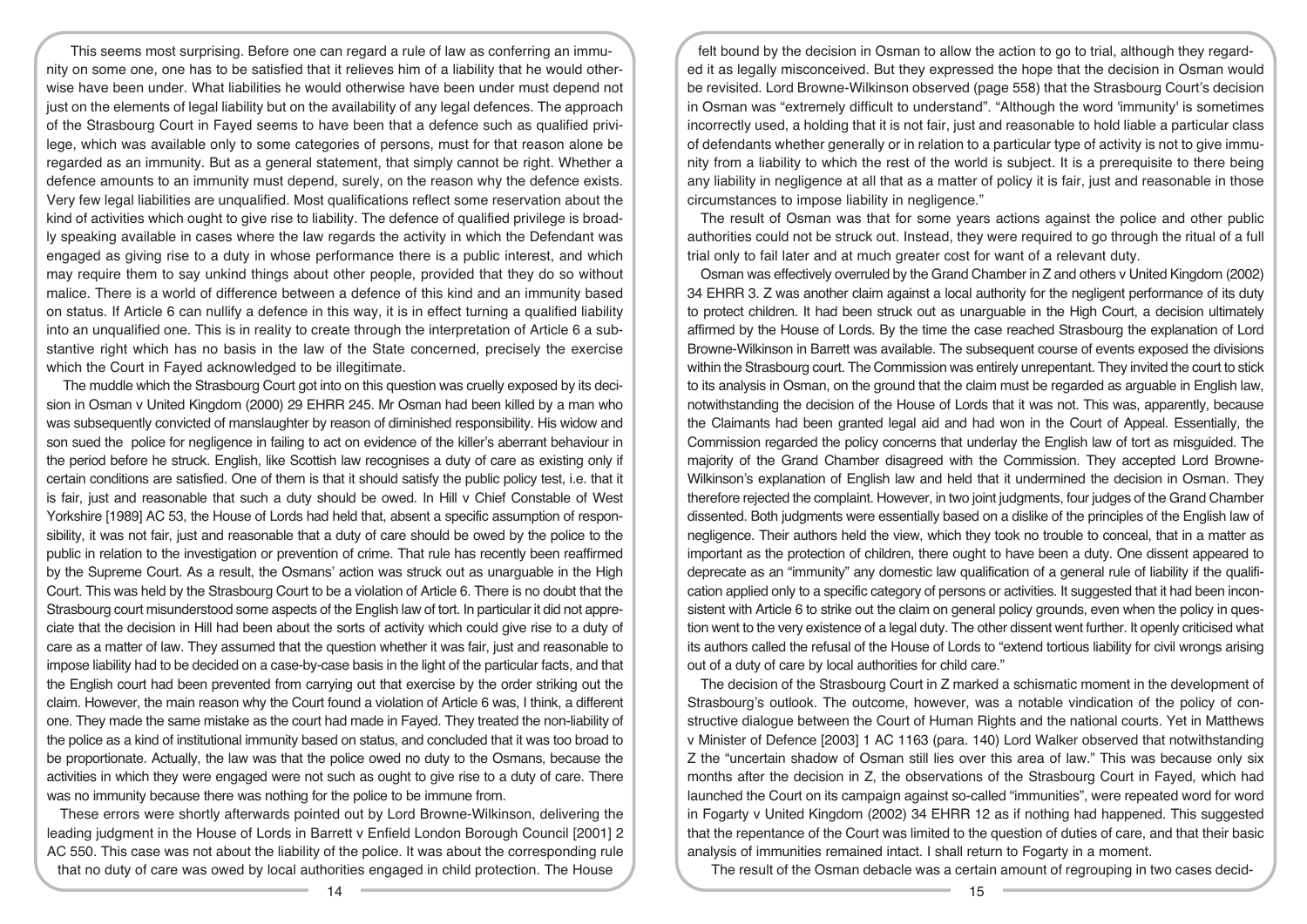ed in 2005 and 2006. One was Roche v United Kingdom (2006) 42 EHRR 30. The other was Markovic v Italy (2007) 44 EHRR 52. Roche was about personal injuries suffered as a result of service in the armed forces. Under section 10 of the Crown Proceedings Act 1947 the Secretary of State was required to certify that the injuries had arisen from the Claimant's service in the armed forces. The effect of the certificate was that the injured serviceman had no right to sue the Crown for negligence but enjoyed instead a right to a service disability pension without proof of fault. The Grand Chamber adopted a new approach. According to this approach, the application of Article 6 to immunities should depend on a distinction between the substantive and the procedural rules of domestic law. This of course was the very distinction that the Court had declined to draw in Fayed. But that case was disregarded as being, in this respect, a one-off decision on its facts. The court held that an immunity from liability should be regarded as substantive and not subject to review under Article 6; whereas an immunity from suit should be regarded as procedural and open to review in accordance with the triple test of legitimacy, proportionality and consistency with the "essence of the right". In this case, the Court accepted the analysis of the House of Lords that a section 10 certificate was substantive, and concluded that therefore Article 6 had no application.

In Markovic, the applicants were a group of Yugoslav citizens seeking redress in the Italian courts for the death of their relatives in the NATO air-raid on Belgrade in 1999, which had been launched from bases in Italy. These were said to be acts of war in violation of international law. The Corte de Cassazione had held that the Italian courts had no jurisdiction over acts of war or indeed over any acts of the Italian state which were impugned on the sole ground that they violated international law. The Strasbourg Court adopted the same distinction between substance and procedure as they had in Roche. They held that the limitation on the jurisdiction of the Italian court was substantive. The decision of the Corte de Cassazione, they said (para. 114), "does not amount to recognition of an immunity but is merely indicative of the extent of the courts' powers of review of acts of foreign policy such as acts of war."

The distinction between substance and procedure is certainly an improvement on the indiscriminate approach previously adopted. But it is hardly satisfactory. It can be, as has often been remarked, a very fine distinction indeed. Even when the distinction is clear, it is frequently arbitrary. And there are some rules of law which do not readily lend themselves to a simple classification as procedural or substantive.

Time bars are a good example. Limitation or prescription is an almost universal feature of developed systems of law. In England, limitation is a procedural defence. Except in the case of title to land, it bars the remedy but not the right. It follows that under current Strasbourg conceptions, its application to any particular case is subject to review for legitimacy and proportionality. This is what the Strasbourg Court held in Stubbings v United Kingdom (1997) 23 EHRR 213. In Scotland, limitation is also procedural, but prescription is substantive. It extinguishes the right. So it seems clear that if identical claims were barred by limitation in England and prescription in Scotland, Article 6 would be engaged in England but not in Scotland. Indeed, this is what the Scottish courts have held: see S v Miller (No 1) 2001 SC 977.

State immunity is a more controversial example. The Strasbourg Court first grappled with state immunity in Waite and Kennedy v Germany (2000) 30 EHRR 261, a decision in 1999 about the statutory immunity conferred by German law on the German operations of an intergovernmental organisation, the European Space Agency. The case was decided after Osman but before Z. The Court cited Osman as authority for the proposition that a rule of law

which limits the application of some principle of liability to particular categories of persons, must be treated as an immunity and subject to review for legitimacy and proportionality. But it went on to hold that the application of state immunity to a wrongful dismissal claim was justified. It reached the same conclusion in Fogarty v United Kingdom in 2002, a sex discrimination case brought against the United States by an employee of its London embassy. By the time that Fogarty was decided, the Court had retreated from Osman. But in its judgment, it repeated verbatim its earlier statement, simply deleting the reference to Osman and substituting a reference to the passage from Waite and Kennedy which had been based on Osman.

Once the Strasbourg court began to adopt its distinction between substantive and procedural immunities, it had to put state immunity in one box or the other. In Al-Adsani v United Kingdom (2002) 34 EHRR 11, the court decided that state immunity was procedural. It followed that a court giving effect to the immunity would have to justify it as legitimate and proportionate. This decision has been received with some perplexity by the English courts. What I think that the Strasbourg court meant by describing state immunity as procedural is that it does not go to the merits of the claim. It does not define the existence or extent of any legal duty. But it is certainly not procedural in the sense that the organisation and practises of the court system are procedural. State immunity is a rule of substantive law, the effect of is that the court has no jurisdiction. As Lord Bingham observed in Jones v Saudi Arabia [2007] 1 AC 270 at para [14], Article 6 cannot confer on a court a jurisdiction which it does not have, and a state cannot be said to deny access to its court if it has no access to give. When Jones v Saudi Arabia reached Strasbourg, the court was invited to reconsider Al-Adsani. But it simply reaffirmed the decision in Al-Adsani without so much as addressing the difficulties involved.

None of this mattered very much as long as the court continued to hold that state immunity was justified. But there are signs that the court has begun to carry its traditional hostility to special defences and jurisdictional voids rather further. In Cudak v Lithuania (2010) 51 EHRR 15 in 2010, the Grand Chamber held that Article 6 had been violated when the Lithuanian courts upheld a claim for state immunity in a case of unfair dismissal brought by a switchboard operator at the Polish embassy in Vilnius. The Strasbourg Court had nothing against the fairness or impartiality of the Lithuanian proceedings. They simply thought that the Lithuanian courts had got the answer wrong. They should not have regarded the employment of the applicant as an act of sovereign power, jure imperii. Precisely the same approach was adopted, with the same result, in Sabeh El Leil v France (2012) 54 EHRR 14 in 2011, another unfair dismissal case, this time brought by the head of the accounts department in the Kuwaiti embassy in Paris. It was held that the Paris Court of Appeals had been wrong to find as a fact that the applicant's job had included participating in sovereign acts done in the course of the embassy's diplomatic business, and that it had thereby arrived at the wrong conclusion as a matter of French law. Now, the Strasbourg Court may or may not have been right in the view that it took of the merits of these two cases. But it seems a surprising result of Article 6 that the European Court of Human Rights should act as a Court of Appeal from perfectly fair proceedings in national courts simply because it disagreed with the way in which they had applied their own law. It also opens up the prospect that the hitherto absolute immunity of states in respect of sovereign acts may have to be treated as a qualified immunity whose application must be assessed on a case by case basis depending on whether its application to particular facts can be regarded as proportionate.

Before the decision in Roche, the Strasbourg Court had subjected special defences to review under Article 6, whether they were procedural or substantial. It currently reviews them if they are procedural but not if they are substantive. But it is worth asking why they should be reviewable in either case. The effect of a bar on proceedings is exactly the same, namely